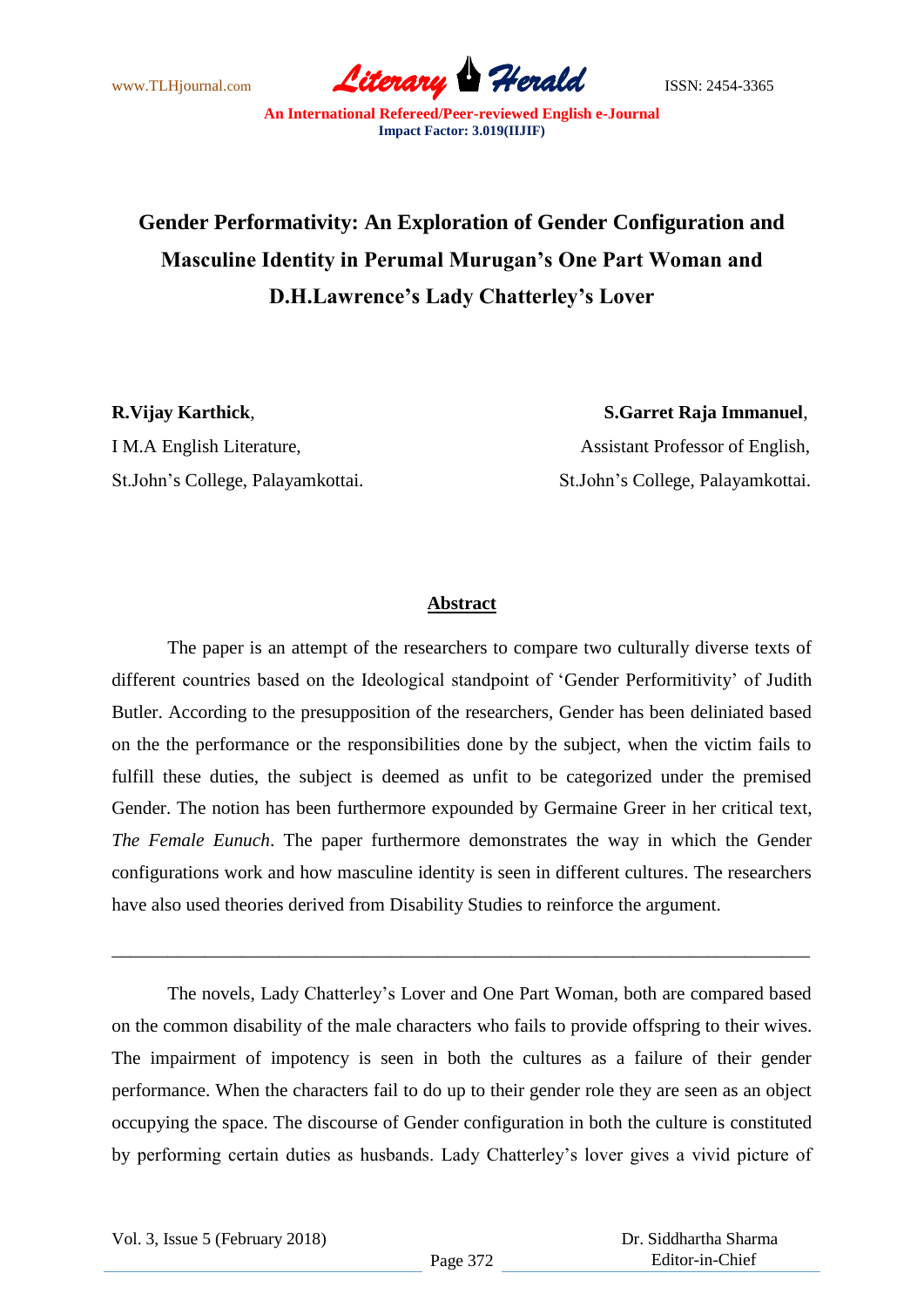

how the deficiency leads to one"s loss of identity in the society as well as family. Whereas, in One Part Woman, Kali is seen as searching to establish his masculine identity through Ponna, his wife.

In both of the novels, when the absence of the gender performance is found, the attraction is shifted to another person who functions without any disability. Here the gender configurations and superstructures accept the gender of both, the man Ponna meets and Mellors, are accepted due to their gender performances. The Disabled husbands, Clifford and Kali are ignored due to their disability. In both cultures, the need is different and the struggle is tackled in different ways either. In both the novels, the husbands are aware that their wives are displeased with their impairment and seeking the third person to fulfil their place where they failed. The psychic struggle is dealt contrarily in both novels according to their ideological superstructures and lifestyle. The concept of Gender Performativity can be defined as,

> Gender as an action and humans are compelled to perform by society rather than a state of being or bodily function. Gender can be imitated because it is already a performance to begin with. Gender does not have an essence, or an intrinsic nature or identity. Society constantly imposes gender upon us. This does not mean that gender is something which we can opt out of. (Buchanan 364).

When the male are failures, they loss their identity to be a male and thus their place is given to someone else with perfect physique. Eventually, the failed male has become the victim of hatred and contempt. The notion of respect is also interconnected with the identity of the male to produce child. But, here, the loss of identity provides discomfort and disrespect to the male victims. The disabled victims are seen as having a "lack" in them which cannot be fulfilled with material things. Kali is deeply hurt when his own mother insisting him to "Send your wife to another man." (83). Kali is furthermore infuriated when his wife Ponna nodes to the same thing by saying, "I will, if you are fine with it."(83). Thus, the victims of loss of identity are hurt verbally and psychologically. Though they are infuriated, the victims cannot raise their voice since the fault is in their side. This can be evident in the novel as it is mentioned, "He came to be possessed by a fury for revenge, a desire to pound her violently and tear her apart." (84).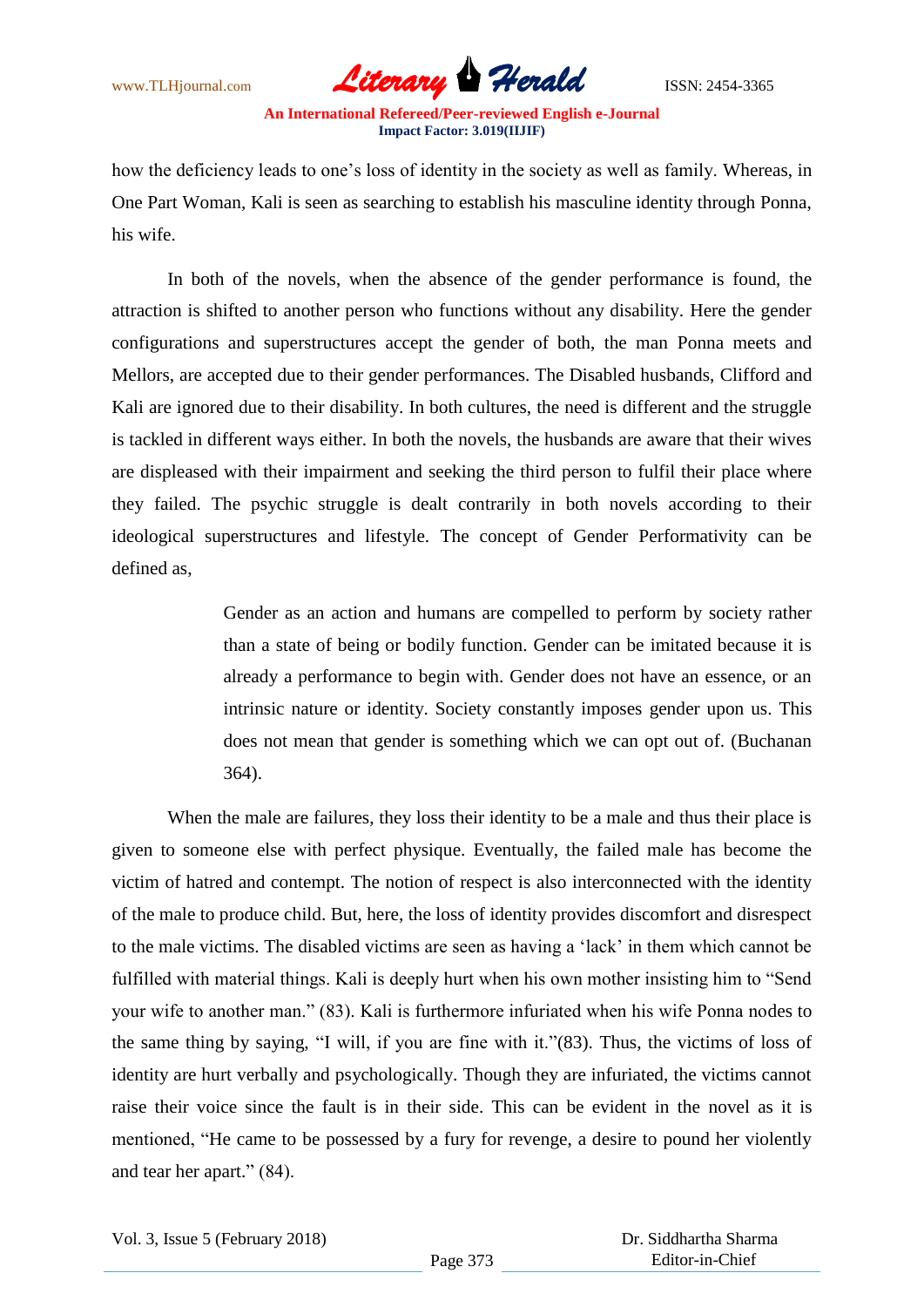

Likewise, in *Lady Chatterley's Lover*, Clifford"s disability and loss of manliness is ridiculed by his own wife as a result of his impotency. Clifford"s hurt and emotions are seen through his facial expressions. The rudeness of her wife"s merciless selfish heart is evident through the words of her, who says,

> But, mind you, it's like this; while you live your life, you are in some way an organic whole with all life. But once you start the mental life you pluck the apple. You've severed the connection between the apple and the tree: the organic connection. And if you've got nothing in your life but the mental life, then you yourself are a plucked apple...you've fallen off the tree. (163)

Therefore, both the husbands are verbally attacked and ridiculed by their wife as a result of their lack Of Gender Performance. The same notion is expressed by Germaine Greer, for whom the lack makes a masculine a eunuch (93). The verbal attack of the woman can be further seen in *One Part Woman*, where Kali is insulted by Ponna, for asking him to have festival money from her mother, as,

> Like that's the only thing lacking in my life. If I had one child each in my arms, on my waist and in my womb, I would demand it rightfully from my father and brother. Now, if they give it to me, I will take it. If they don"t, I will not ask. (25)

In both novels, the lack is rectified by the husbands by allowing their wives to have intercourse with another men. Both Clifford and Kali are, at first, not interested in allowing their wife to have illicit relationship with another men. But, when they need to fulfil their disability by pleasing their wives, they allow them. In this case, Clifford is far different from Kali who still has an ambivalent feeling to allow her wife to have intercourse with someone else. But, both the female characters are strongly in need of another man who can fulfils the lack which their husbands made. It is evident through their conversation that the women in the novel, are always ready to fix the imparity with another source.

The notion of 'Gender as socially contracted' is here deconstructed as cultural factors which requires certain performance to determine one's gender. Both, One Part Woman and Lady Chatterley"s Lover, have concept of anima and animus as deciding factor of gender. The female characters are given their gender identity based on their performance to have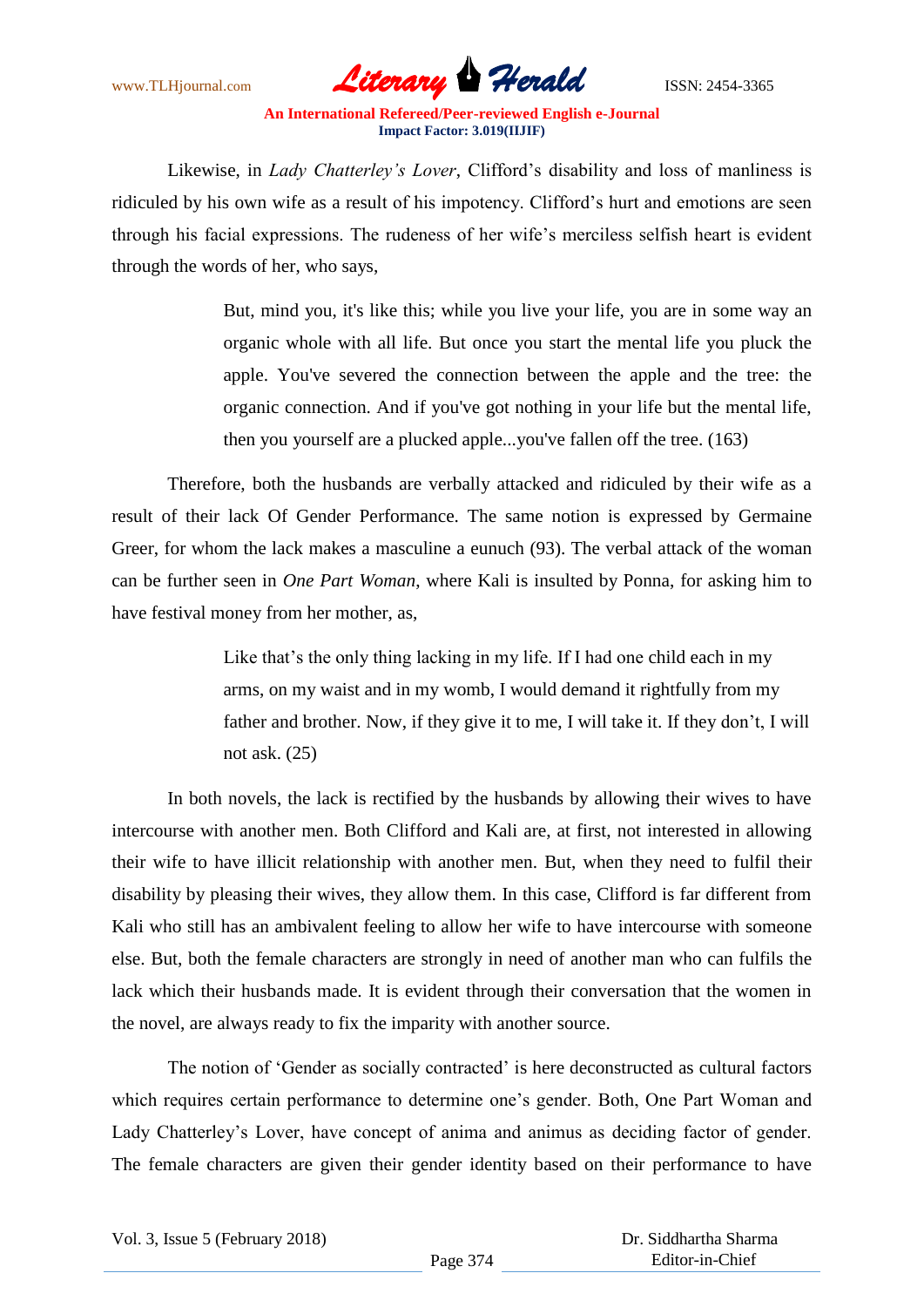

babies in their womb. Both Lady Chatterley and Ponna are not questioned of their identities. Both, Ponna and Lady Chatterley are shown as if they are good with their physique and without having any disability. That is shown through Ponna"s argument in who she says,

> I might be barren, but nothing I have touched has ever withered. The plant I planted is flowering now, the tree I planted is bearing fruit, the calf I brought has grown and birthed many of its own, and the egg that I helped incubate has hatched a beautiful chick . . . There is nothing I have touched that has not flourished. Anything sowed in a dry land will go waste, no matter who helps in carrying the seeds. If you—wife and husband—had taken better care of the land, maybe it would have all grown. (81)

Another important factor, in the text is, in Lady Chatterley"s Lover, when gender performance is provided, the class consciousness is ignored. The victim also internalises his disability and accepts his lack. But Kali does not want to ignore class consciousness even though he is benefitted by the "untouchable". It is evident through his words:

> Then how would this work? More than half the young men roaming about town are from the "untouchable" castes. If any one of them gets to be with Ponna, I simply cannot touch her after that. I cannot live with her if someone touches her. (96).

But Clifford accepts Mellors for his wife, though he is lower than his social status. But Clifford"s social class consciousness is predominant in other parts of the story. It is obviously seen when he says "He was at his ease in the narrow "great world", that is, landed aristocracy society, but he was shy and nervous of all that other big world which consists of the vast hordes of the middle and lower classes, and foreigners." (127). Thus, Class consciousness is handled in both novels.

Therefore, Lady Chatterley"s Lover and One Part Women both has comparisons as well as Contrasting elements. Based on Gender Performance, in both societies, the male are discriminated as well as worshipped.